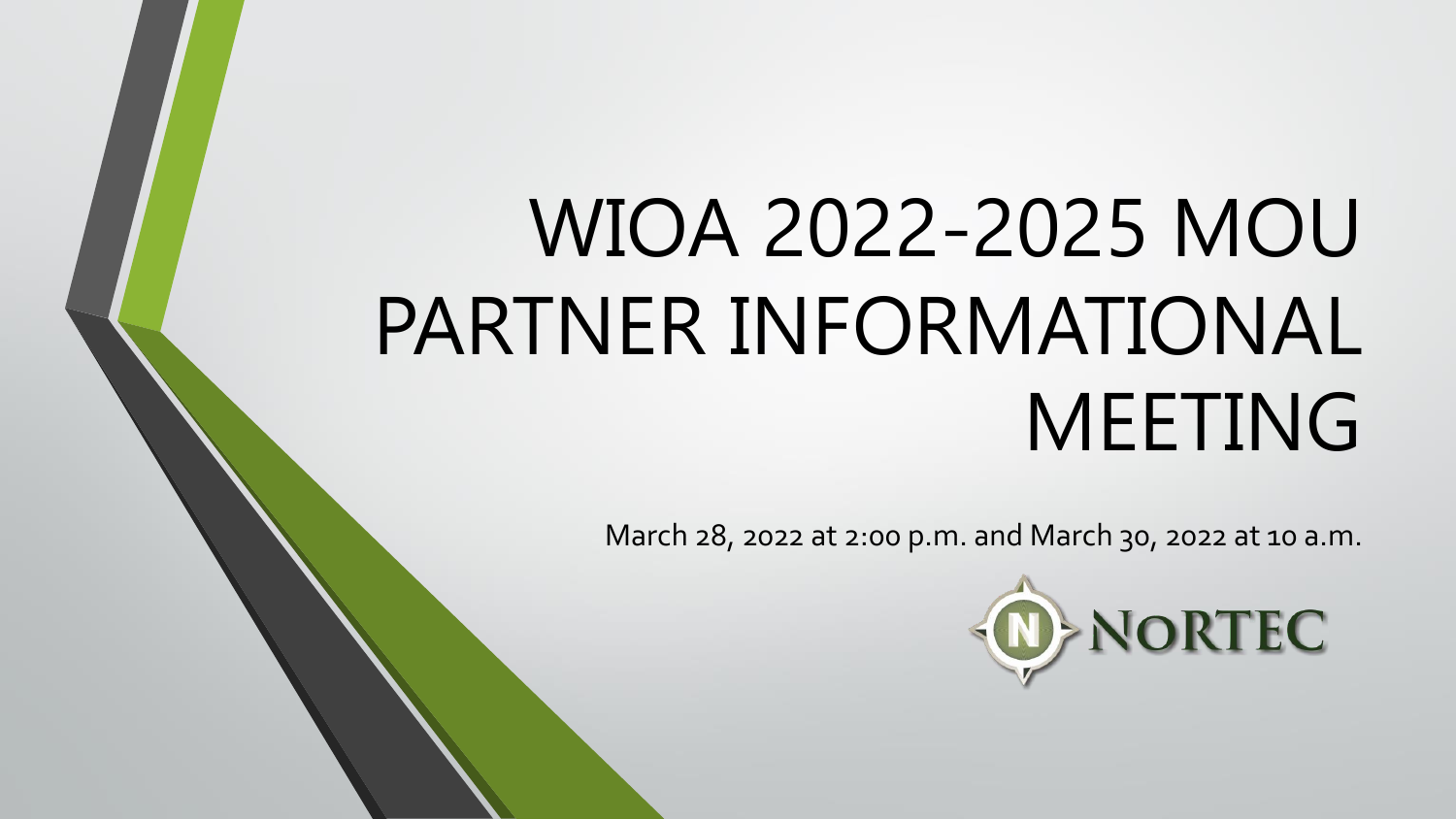#### **MEETING AGENDA**

- Introductions
- Overview of the WIOA MOU process
- Background Information on NoRTEC MOU
- Review draft MOU and request for updated information
- Timeline for development and approval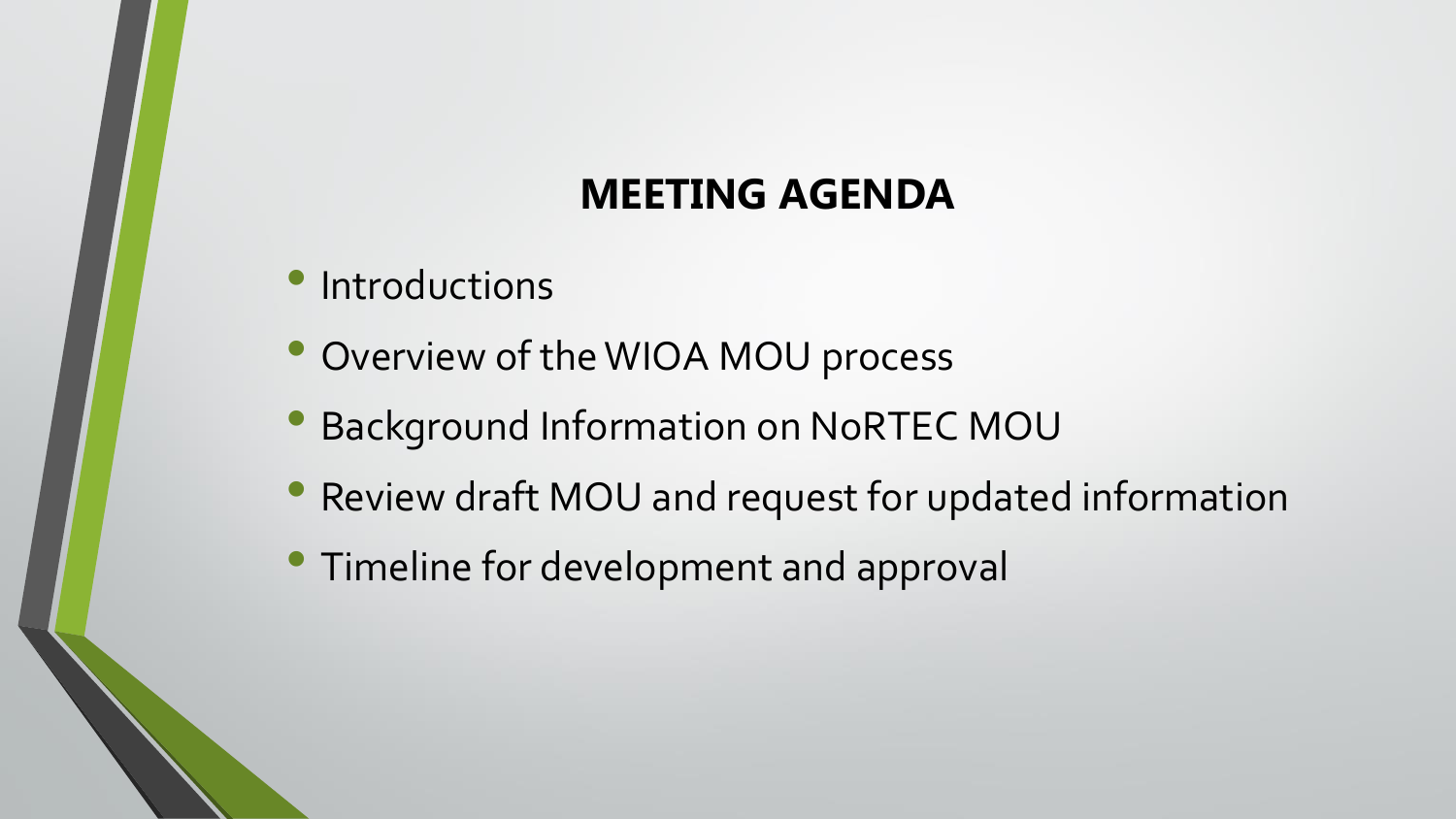## **MOU Overview**

- WIOA requires NoRTEC to develop and enter into MOUs with required partners regarding the operation and funding of our workforce system services
- Outlines the vision for program alignment and establishes a financial plan to implement it
- Reference: [EDD WSD 18-12 M](https://edd.ca.gov/Jobs_and_Training/pubs/wsd18-12.pdf)emorandums of Understanding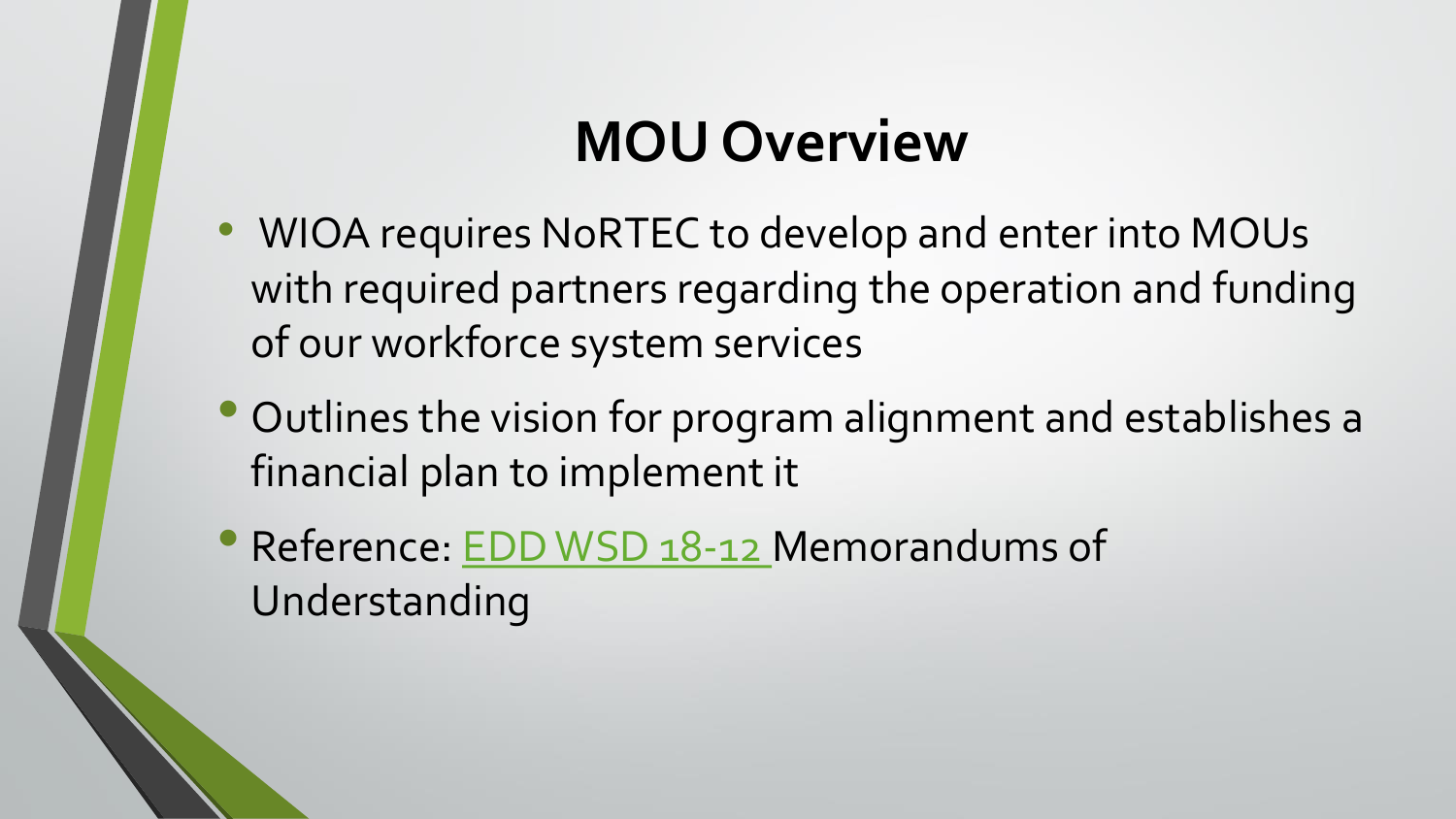# **Required Partners**

| <b>REQUIRED ONE-STOP PARTNERS</b>                            |                                                                                                                                                                        | Section 121(b)(1)(B) and 20 CFR 678.400 |  |  |  |  |  |
|--------------------------------------------------------------|------------------------------------------------------------------------------------------------------------------------------------------------------------------------|-----------------------------------------|--|--|--|--|--|
|                                                              |                                                                                                                                                                        | Adult, Dislocated Workers, and Youth    |  |  |  |  |  |
|                                                              | <b>WIOA Title I Programs</b>                                                                                                                                           | Job Corps                               |  |  |  |  |  |
|                                                              |                                                                                                                                                                        | YouthBuild                              |  |  |  |  |  |
| <b>Department of Labor</b>                                   |                                                                                                                                                                        | National Farmworker Jobs Program (NFJP) |  |  |  |  |  |
|                                                              |                                                                                                                                                                        | <b>Native American Programs</b>         |  |  |  |  |  |
|                                                              | Wagner-Peyser (Employment Services)                                                                                                                                    |                                         |  |  |  |  |  |
|                                                              | Senior Community Service Employment Program (SCSEP)                                                                                                                    |                                         |  |  |  |  |  |
|                                                              | Trade Adjustment Assistance (TAA) Program                                                                                                                              |                                         |  |  |  |  |  |
|                                                              | Unemployment Compensation (UC) Programs                                                                                                                                |                                         |  |  |  |  |  |
|                                                              | Jobs for Veterans State Grants (JVSG) Programs                                                                                                                         |                                         |  |  |  |  |  |
|                                                              | Reentry Employment Opportunities (REO) programs authorized under sec. 212<br>of the Second Chance Act of 2007 (42 U.S.C. 17532) and WIOA sec. 169                      |                                         |  |  |  |  |  |
| <b>Department of Education</b>                               | Adult Education and Family Literacy Act program, authorized under WIOA title II                                                                                        |                                         |  |  |  |  |  |
|                                                              | The State Vocational Rehabilitation Services program authorized under title I of the<br>Rehabilitation Act of 1973 (29 U.S.C.720 et seq.), as amended by WIOA title IV |                                         |  |  |  |  |  |
|                                                              | Career and technical education programs at the postsecondary level, authorized<br>under the Carl D. Perkins Career and Technical Education Act of 2006                 |                                         |  |  |  |  |  |
| <b>Department of Housing and</b><br><b>Urban Development</b> | Employment and training activities carried out by the HUD                                                                                                              |                                         |  |  |  |  |  |
| <b>Department of Health and</b>                              | Employment and training activities carried out under the Community Services Block Grant<br>(CSBG) Programs                                                             |                                         |  |  |  |  |  |
| <b>Human Services</b>                                        | Temporary Assistance for Needy Families (TANF)                                                                                                                         |                                         |  |  |  |  |  |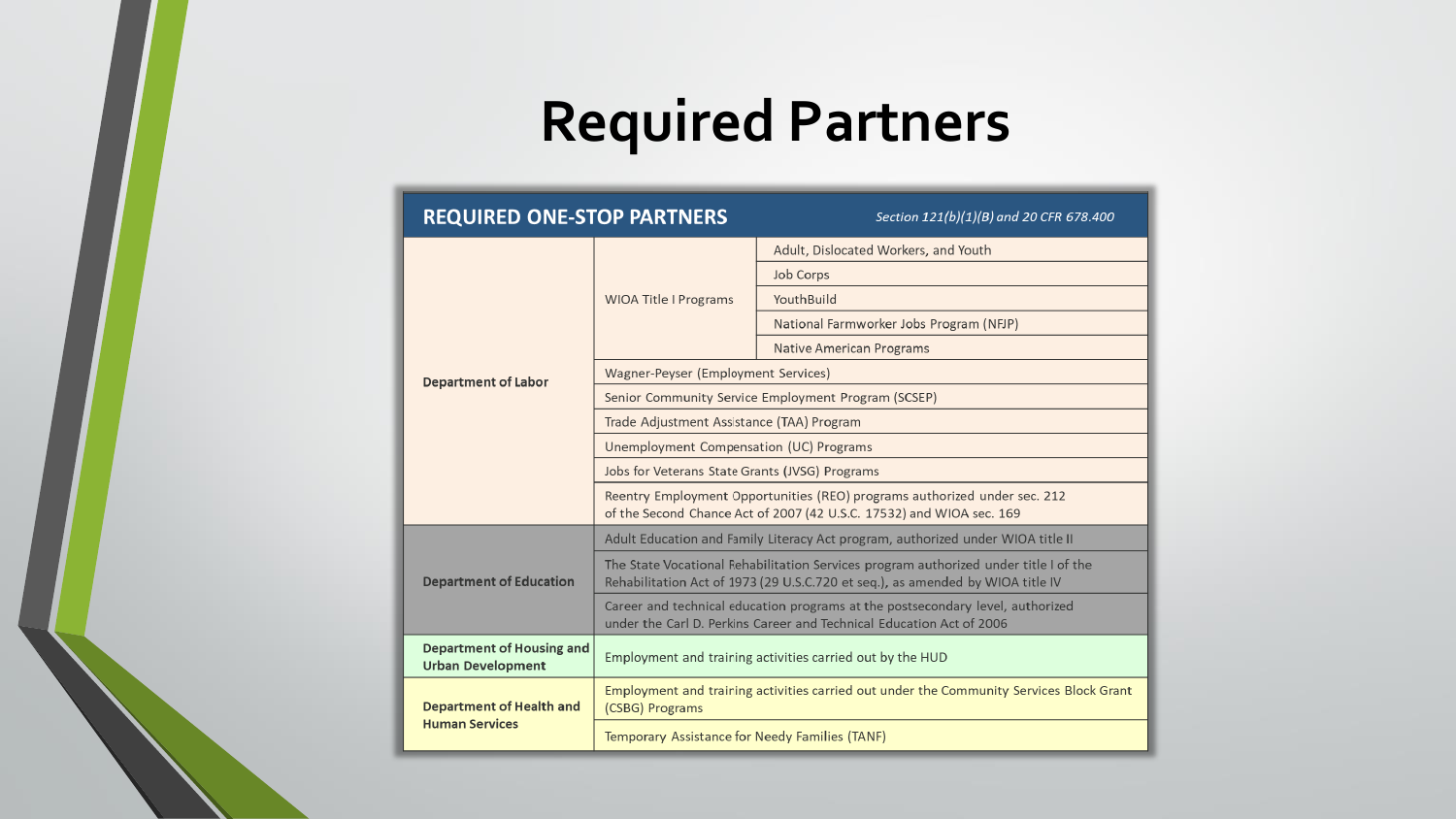#### **What must be in the MOU?**

- Description of services, including how services will be coordinated and delivered
- How costs of services and operating costs will be funded
- Referral methods for individuals between AJCC partners
- Beginning and end dates and procedures for amending MOU
- Assurances that each MOU will be reviewed not less than once in every three-year period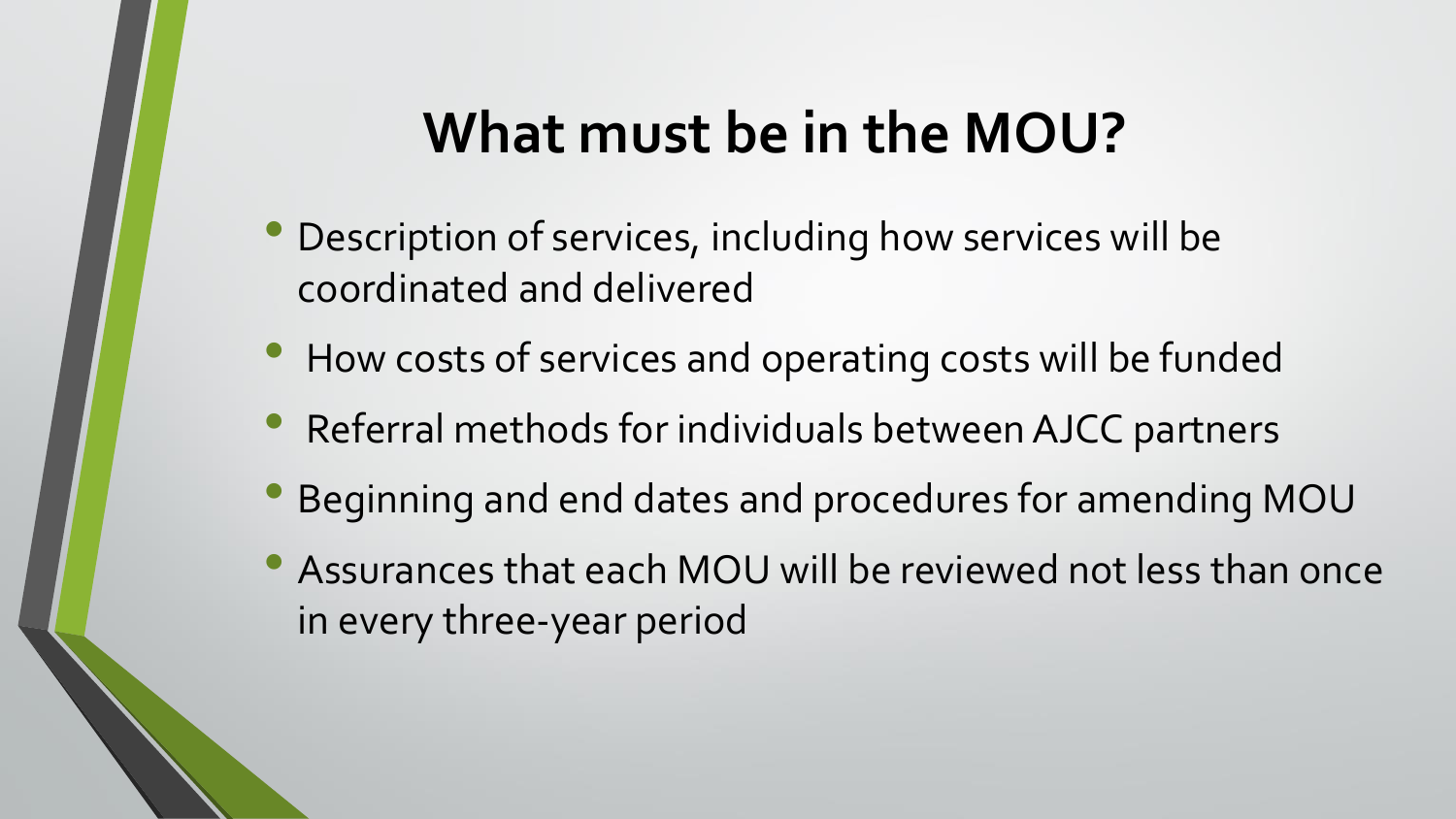### **NoRTEC MOU Background**

- Umbrella MOU
- Determined method of calculations
- Annual IFA check-ins and updates
- NoRTEC's role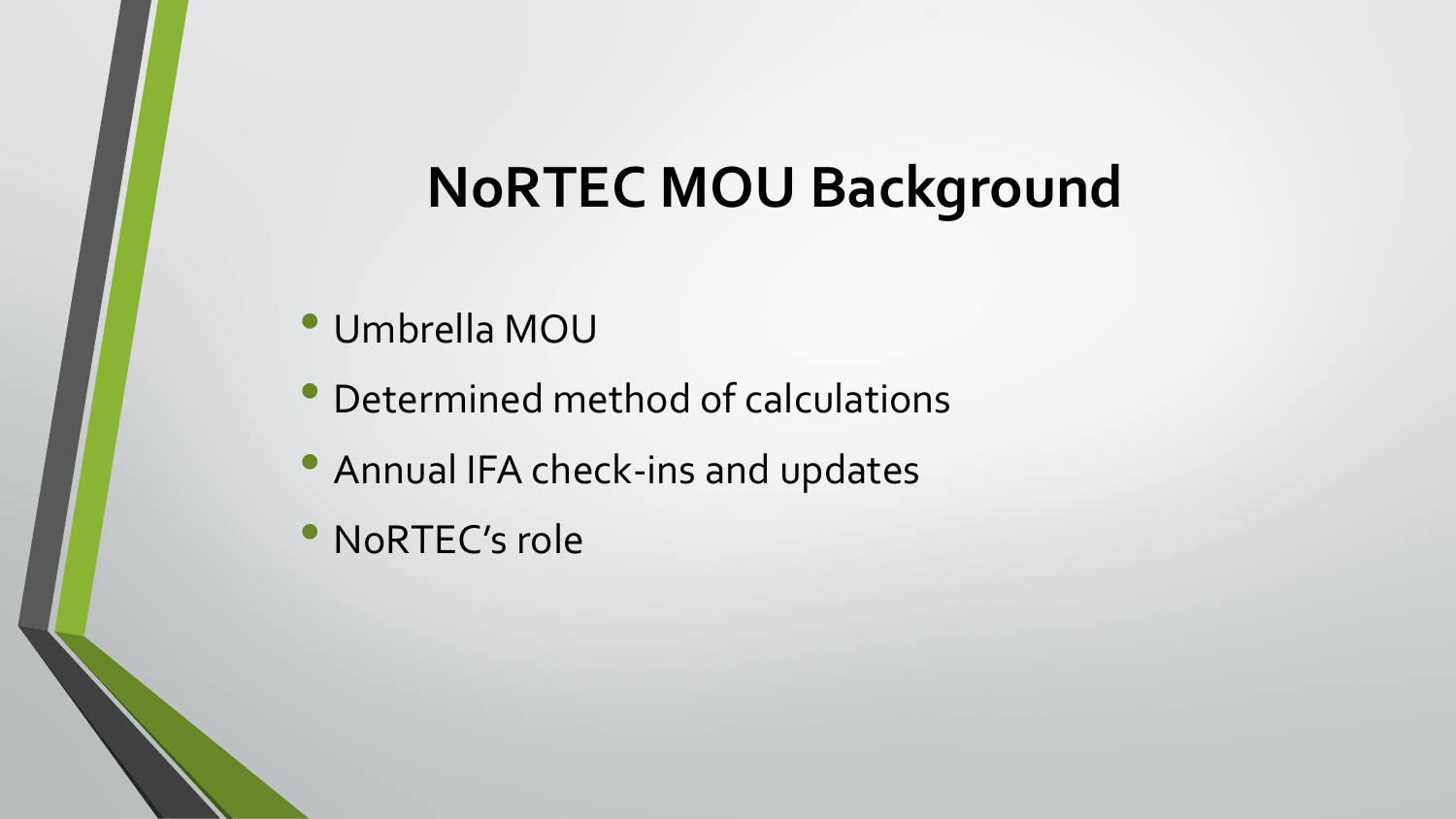## **MOU Effective Dates**

- All MOUs are to be in effect for 3 years
- Our current MOU is scheduled to end June 30, 2022.
- Updated MOUs will be in effect July 1, 2022 June 30, 2025.
	- The budgets must be reviewed annually.
	- There will be three reviews of the MOU budgets:
		- July 1, 2022 June 30, 2023
		- July 1, 2023 June 30, 2024
		- July 1, 2024 June 30, 2025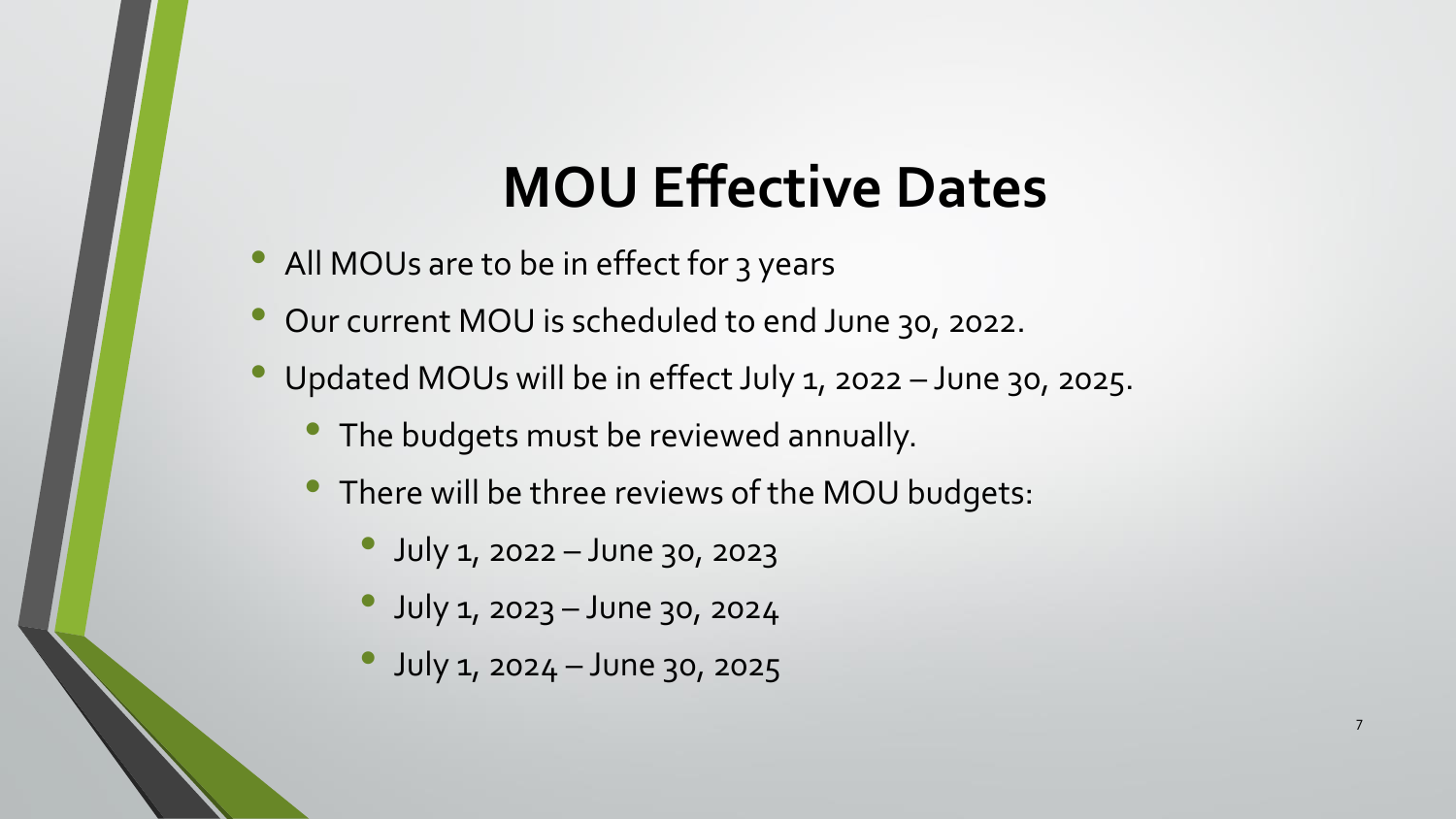# **Exhibit A, IFA**

- •Infrastructure funding requirements are dependent on the type of service delivery points – comprehensive, affiliate or specialized.
- Consolidated Infrastructure Budget
- Infrastructure Funding Agreement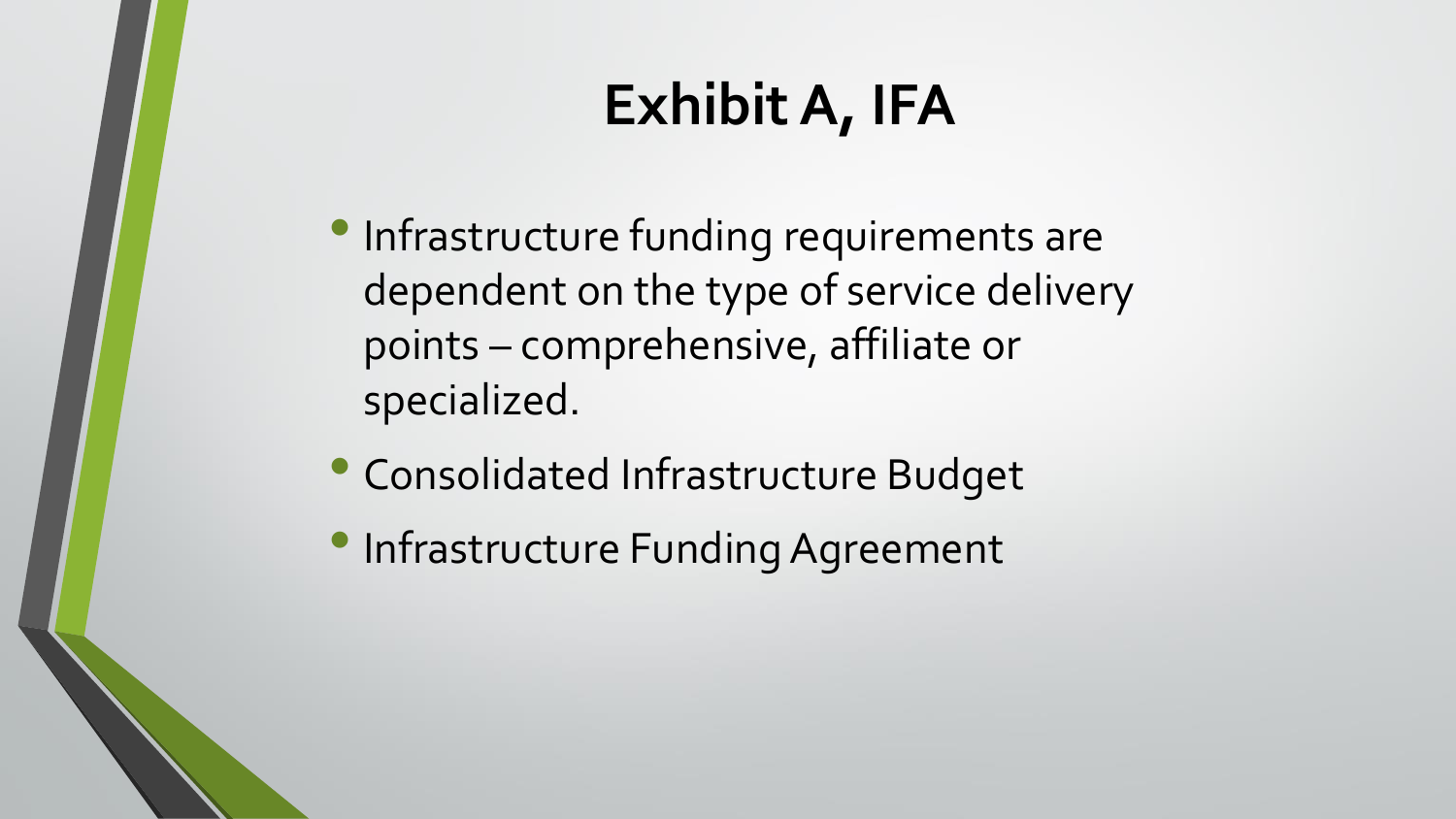### **Referral Matrix**

#### Referral Process

- How the referral will be made personally, by phone, etc.
- Contact information name, email, address and phone number

|                                                                                                   |                                           |                                                                                        |                                                                                 | <b>A - Butte County</b>                                                                   |                                               |                                                                                  |                                                      |                                         |                         |                              |                                                                                                                      |
|---------------------------------------------------------------------------------------------------|-------------------------------------------|----------------------------------------------------------------------------------------|---------------------------------------------------------------------------------|-------------------------------------------------------------------------------------------|-----------------------------------------------|----------------------------------------------------------------------------------|------------------------------------------------------|-----------------------------------------|-------------------------|------------------------------|----------------------------------------------------------------------------------------------------------------------|
|                                                                                                   | MIOA Title I, Adult/DW/Youth - AFWD,<br>g | <b>WIOA Title I, Native American Programs</b><br>California Indian Manpower Consortium | Farmworker Programs - Section (167),<br>WIOA Title I, Migrant and Seasonal<br>웋 | <b>Uteracy Programs - Oroville Adult Ed.</b><br><b>WIOA Title II, Adult Education and</b> | WIOA Title III, Wagner-Peyser Programs<br>eoo | WIOA Title IV, Vocational Rehabilitation<br>Programs - California Vocation Rehab | Title V, Older Americans Act Programs<br><b>AARP</b> | Trade Adjustment Assistance (TAA) - EDD | Veterans Programs - EDD | Unemployment Insurance - EDD | Temporary Assistance for Needy Families<br>TANF /CalWORKs - Department of<br><b>Employment &amp; Social Services</b> |
|                                                                                                   |                                           |                                                                                        |                                                                                 | <b>Services</b>                                                                           |                                               |                                                                                  |                                                      |                                         |                         |                              |                                                                                                                      |
| <b>Basic Career Services</b>                                                                      |                                           |                                                                                        |                                                                                 |                                                                                           |                                               |                                                                                  |                                                      |                                         |                         |                              |                                                                                                                      |
| Program eligibility<br>Outreach and intake and                                                    | X                                         | X                                                                                      | X                                                                               | X                                                                                         |                                               | X                                                                                | X                                                    | X                                       | X                       | X                            | x                                                                                                                    |
| orientation to services                                                                           | X                                         | X                                                                                      | X                                                                               | X                                                                                         | x                                             | x                                                                                |                                                      | x                                       | x                       | x                            | x                                                                                                                    |
| Initial assessment of skill levels                                                                | X                                         | X                                                                                      | X                                                                               | X                                                                                         |                                               |                                                                                  | x                                                    | x                                       | x                       |                              | x                                                                                                                    |
| Job search and placement<br>assistance                                                            | X                                         | x                                                                                      | x                                                                               |                                                                                           | x                                             | x                                                                                | x                                                    | x                                       | X                       |                              | x                                                                                                                    |
| Labor Market employment<br>statistics                                                             | X                                         | x                                                                                      |                                                                                 | x                                                                                         | x                                             | x                                                                                |                                                      | x                                       | x                       |                              |                                                                                                                      |
| <b>Supportive services</b><br>information                                                         | x                                         | x                                                                                      | X                                                                               |                                                                                           | X                                             |                                                                                  | x                                                    | X                                       | X                       |                              | x                                                                                                                    |
| <b>Unemployment Insurance</b><br><b>Claim Filing Assistance and</b><br>Information                | X                                         | X                                                                                      |                                                                                 |                                                                                           | X                                             |                                                                                  |                                                      | X                                       | x                       | x                            |                                                                                                                      |
| Eligibility for programs of<br>financial aid assistance for<br>training and education<br>programs | x                                         | x                                                                                      | X                                                                               | x                                                                                         |                                               | x                                                                                |                                                      | x                                       |                         |                              | x                                                                                                                    |
| <b>Training vendor information</b>                                                                | X                                         | X                                                                                      |                                                                                 |                                                                                           | X                                             | x                                                                                |                                                      | x                                       |                         |                              |                                                                                                                      |
| Performance measure<br>information                                                                | X                                         | X                                                                                      |                                                                                 |                                                                                           |                                               | x                                                                                |                                                      | x                                       |                         |                              |                                                                                                                      |
| Referrals to other programs<br>and services                                                       | X                                         | X                                                                                      | x                                                                               | X                                                                                         | X                                             | X                                                                                | X                                                    | X                                       | X                       |                              | X                                                                                                                    |
| <b>Individualized Career Services</b>                                                             |                                           |                                                                                        |                                                                                 |                                                                                           |                                               |                                                                                  |                                                      |                                         |                         |                              |                                                                                                                      |
| Comprehensive assessment of<br>skill levels and service needs                                     | X                                         | X                                                                                      | X                                                                               | X                                                                                         |                                               | X                                                                                | x                                                    |                                         |                         |                              | x                                                                                                                    |
| Individual Employment Plan                                                                        | x                                         | x                                                                                      | x                                                                               |                                                                                           | x                                             | x                                                                                | x                                                    | X                                       | x                       |                              | x                                                                                                                    |
| <b>Group counseling</b>                                                                           | X                                         | X                                                                                      |                                                                                 |                                                                                           |                                               |                                                                                  |                                                      |                                         |                         |                              | X                                                                                                                    |
| <b>Individual counseling</b>                                                                      | x                                         | X                                                                                      | x                                                                               |                                                                                           | x                                             | x                                                                                |                                                      | x                                       | x                       |                              | X                                                                                                                    |
| <b>Career Planning</b>                                                                            | x                                         | x                                                                                      | X                                                                               | X                                                                                         | x                                             | x                                                                                | x                                                    | X                                       | x                       |                              | x                                                                                                                    |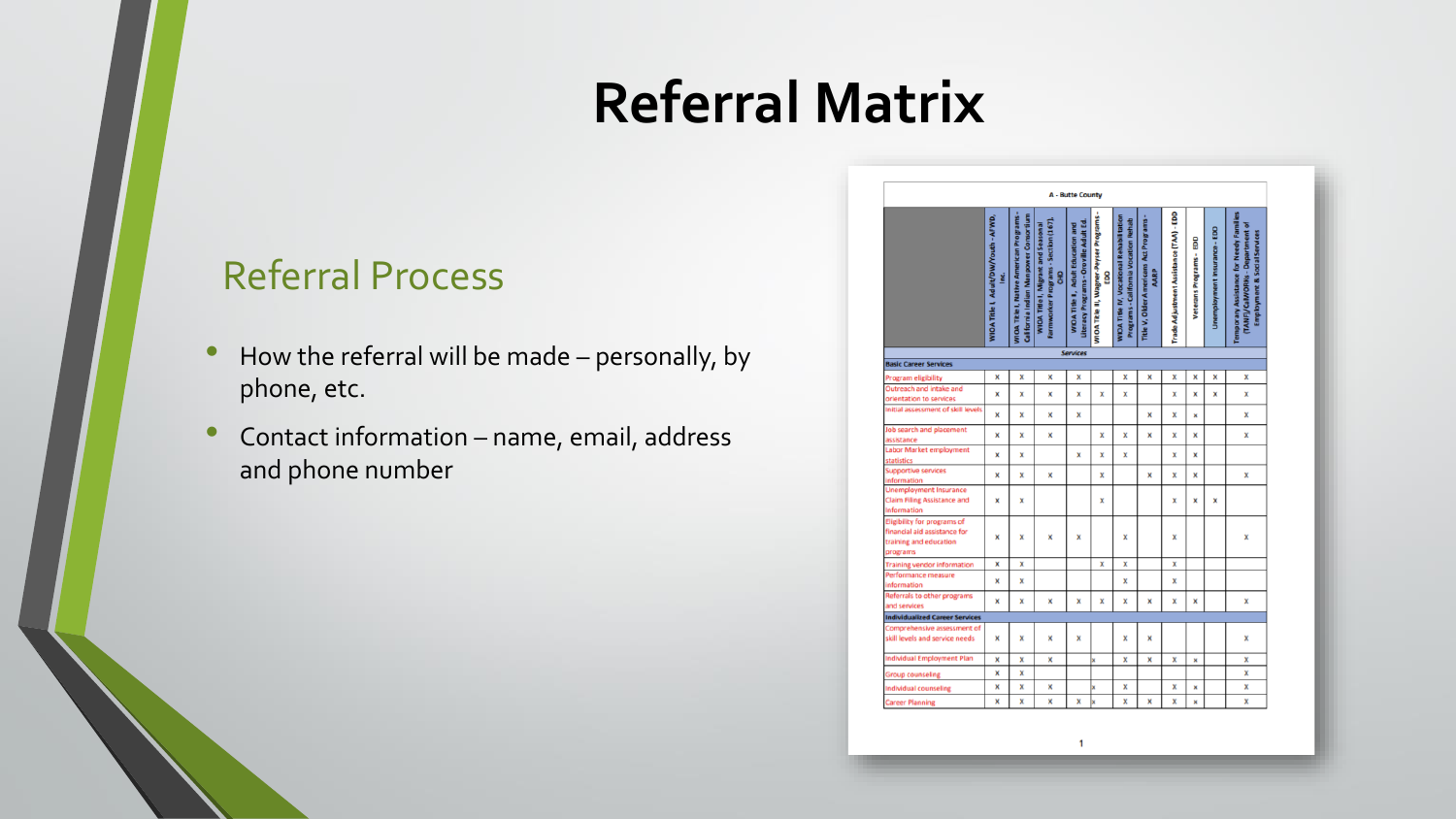#### **MOU Development Timeline**

| <b>Activity</b>                                                                                                                      | <b>Date</b>           |  |  |  |
|--------------------------------------------------------------------------------------------------------------------------------------|-----------------------|--|--|--|
| Initial Meeting of Partners - review Draft MOU, go over the<br>process and request updated IFA and Referral Information              | March 28 and 30, 2022 |  |  |  |
| Due date for edits to the Draft MOU, Referral Matrix and IFA                                                                         | <b>April 8, 2022</b>  |  |  |  |
| Develop First Draft of MOU                                                                                                           | April 15, 2022        |  |  |  |
| Second Meeting of Partners to review any issues identified<br>during draft MOU process, review and edit Draft MOU and<br>attachments | April 20, 2022        |  |  |  |
| Distribute Final MOU to Partners                                                                                                     | April 29, 2022        |  |  |  |
| Obtain partner signatures by                                                                                                         | May 20 - 27, 2022     |  |  |  |
| Complete MOU due                                                                                                                     | June 30, 2022         |  |  |  |